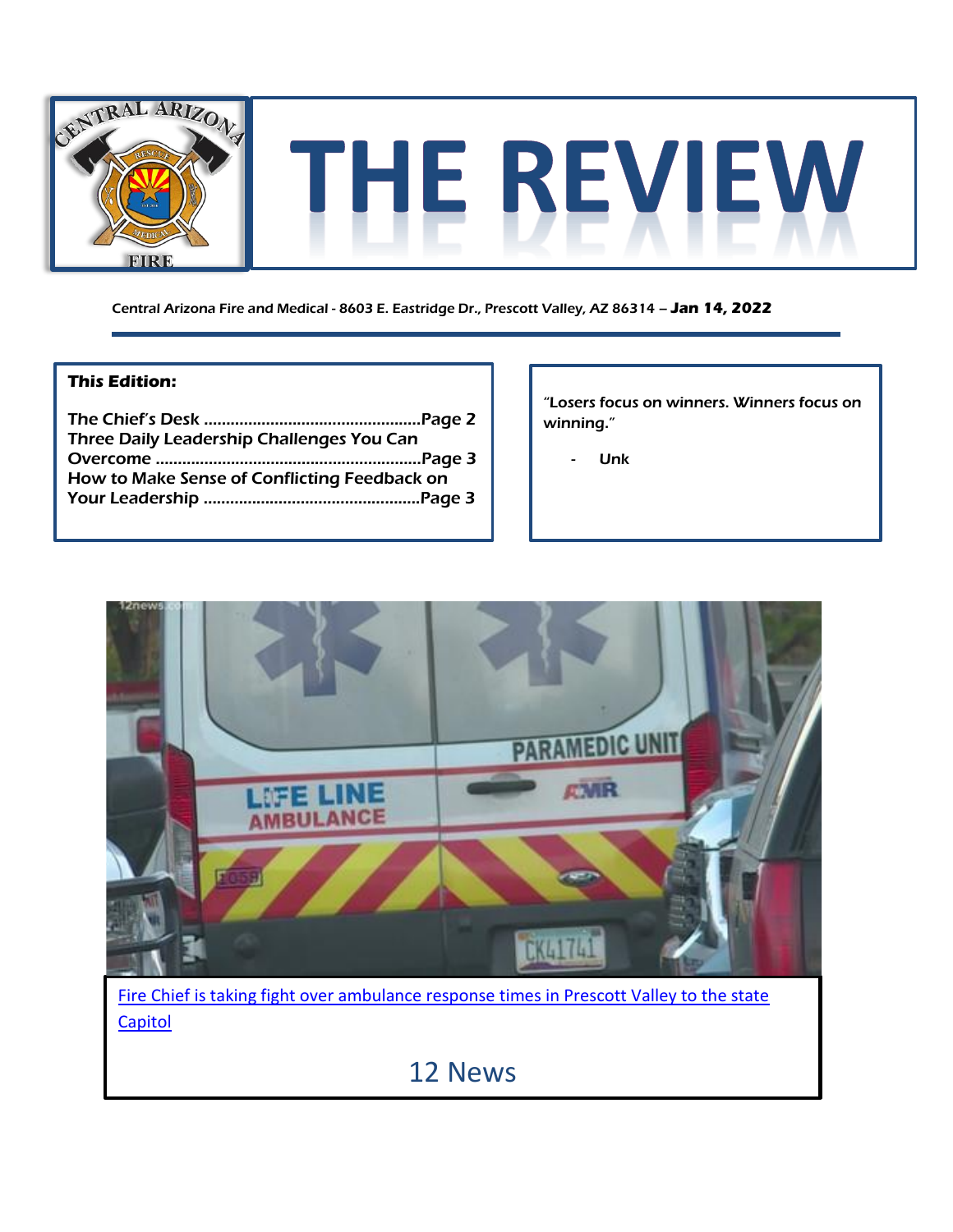## **The Chief's Desk**

I can tell you for certain that opening day of the legislature is nothing like opening day at a ball park. There were zero hot dog vendors, no overpriced light beer, zero high energy cheers, and no cool hats. Personally, I think cocktails at the Capitol would liven things up. I also believe team hats and shirts would be awesome! If I was in charge, we'd make things way more exciting  $\circled{z}$ 

Obviously, nothing really gets done on the first day. Now that the session has started, the real work begins. Not on the floor of the House or Senate, but in the hallways, restaurants, and bars around the valley. We're in for a long battle regarding the Fire Service bills, but there are some good folks from the PFFA, AFDA, AFCA, as well as the new AFCA lobbyist, that are very skilled at maneuvering through the system.

The CON bill has not dropped yet, but Representative Burges is working to get the required signatures to move it. I met with the AFCA lobbyist on Tuesday this week in Phoenix to work on strategy and start developing talking points. We are already familiar with

#### **Upcoming Events:**

Jan 17: Maybe at the Capitol, maybe not. Meet with Prevention and Chief Rose Jan 18: Maybe at the Capitol, maybe not. Lunch meeting with PV Jan 19: Yavapai Broadcasting Radio Show interview in

Cottonwood, PVEDF Board Meeting, PAL meeting, Leave for AFDA Jan 20-21: AFDA Conference in Tucson

### **Board Meetings:**

January 24: Administration CAFMA – 1700-1830

AMR's tired and generally less than completely factual arguments, so we have a good place to start.

We understand the uphill battle that we face, but believe the Fire Service has the data and information to show legislators why reform is imperative. Additionally, the Phoenix media is picking up the story which helps shine light on the challenges around the state. This is important because the stories get the information to our citizens who can then reach out to their local and state elected officials. 12 News provided some great coverage this week, and Dave Biscobing with ABC15 has not only provided some in depth coverage, he has additional information for an upcoming story as well. Stay tuned…

I'll be doing a morning radio show next week discussing the challenges we face in our area. It's important that we drop what we are doing and take the time to participate any time we are offered an opportunity to share our story. In fact, I did the interview with 12 News from my laptop in my car while sitting in a parking lot at Happy Valley. I offered to meet in person since I was already in Phoenix, but it wasn't possible to connect in person.

We are looking for people who have been impacted by the ambulance response challenges who would be willing to share their stories with the media, as well as provide testimony at the Capitol. Our first social media posting asking for help was posted Wednesday evening this week. If you are on social media, please find and share the post so we can reach far and wide. It's important that we get the community to engage as they will have far more of an impact when testifying than me or AMR. Personally, I'd like to have baby Lily sit on the podium and just smile at the lawmakers in committee. Really, who doesn't love a cute baby??? **Cont. Page 4**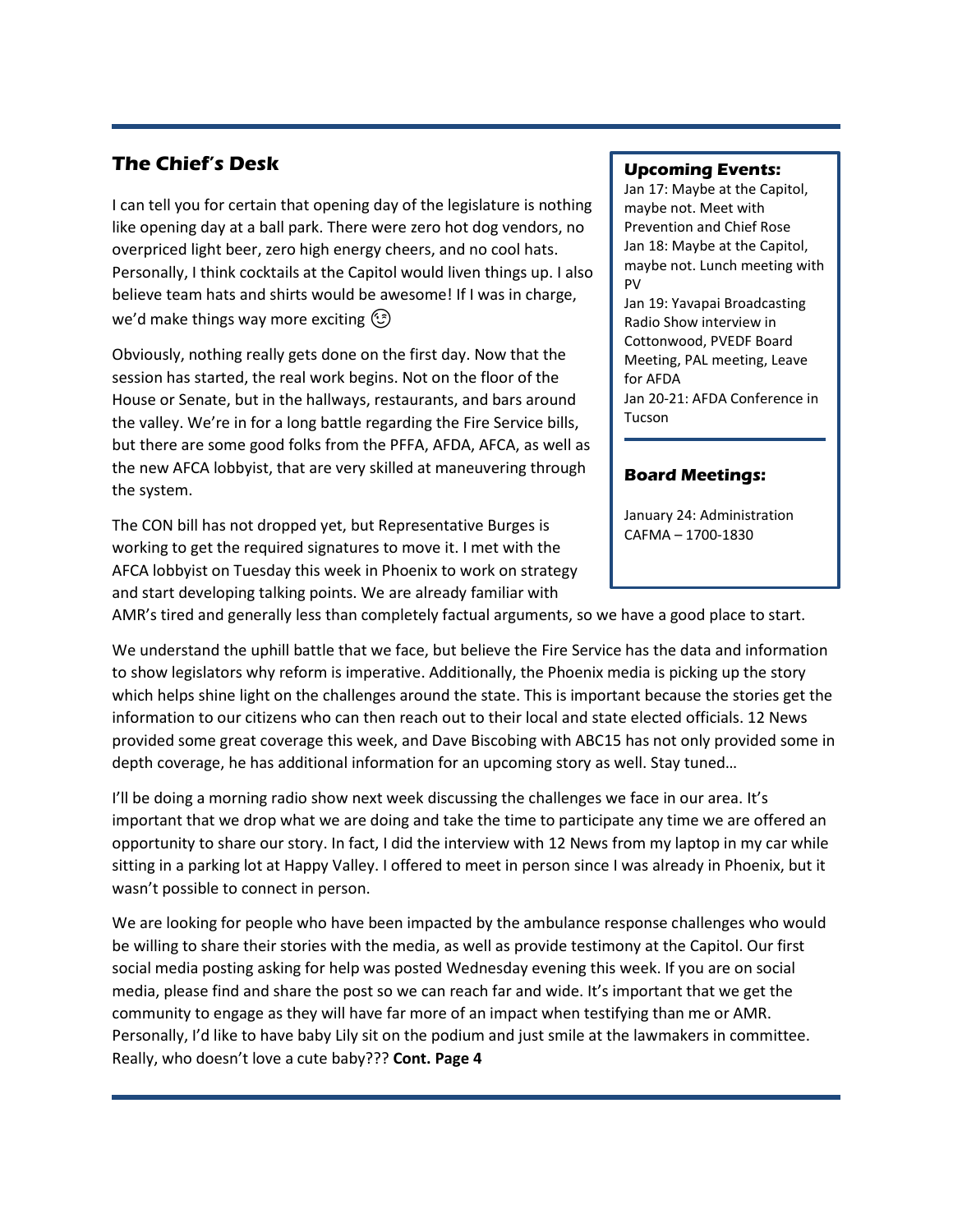# **Warrant: 5-Year-Old Might Have Started Deadly Philadelphia (PA) Fire**

**By: Johnny Rampton**

You did it. You've put in the work, accomplished some massive goals and exceeded expectations, and now you're a leader in your organization. While your role brings with it prestige and the opportunity to make an impact, it's not without its headaches.

Leading a team involves a daily grind that can come with some challenges. Check out these common leadership hurdles and learn how you can overcome them as you continue to hone your skills.

#### **1. Flawed Communication Practices**

Faulty communication is often to blame for many of life's troubles. Specific to the workplace, setting communication expectations is essential. Analyze your current communication structure and consider whether a shakeup is in order.

Oftentimes, lines can get crossed and frustration can result when team members don't review email threads or meeting minutes. Instead, they shop for answers, wasting their colleagues' valuable time when the answer to their question was only a few emails back.

Yet this scenario points to a potential target of your communications shakeup: If essential project information is contained in lengthy email threads, it will be hard to find. It's no wonder team members are tempted to cut to the chase by asking a colleague for info.

[forbes.com](https://www.forbes.com/sites/theyec/2022/01/04/three-daily-leadership-challenges-you-can-overcome/?sh=20fd7344bc1c)

## **How to Make Sense of Conflicting Feedback on Your Leadership**

**By: Ron Carucci**

I recently sat with an executive, we'll call him Mark, to review his comprehensive feedback report, which comprised nearly 25 interviews with critical stakeholders. While most feedback contains some contradictory data, in his case, the differences were extreme. Some people described him as supportive and kind while others described him as self-serving and mean-spirited. He was regarded by some stakeholders as empowering and hands-off, even too distant, while others experienced him as oppressive and micromanaging.

His naturally defensive response was telling. He asked, "So which is it? Am I a micromanager or an abandoner?" To his chagrin, I replied, "Well apparently you're both."

Of course, none of us are the same all the time, so it makes sense that different people's perceptions and experiences of us will vary. But too much variance isn't good, and in fact may signal deeper issues.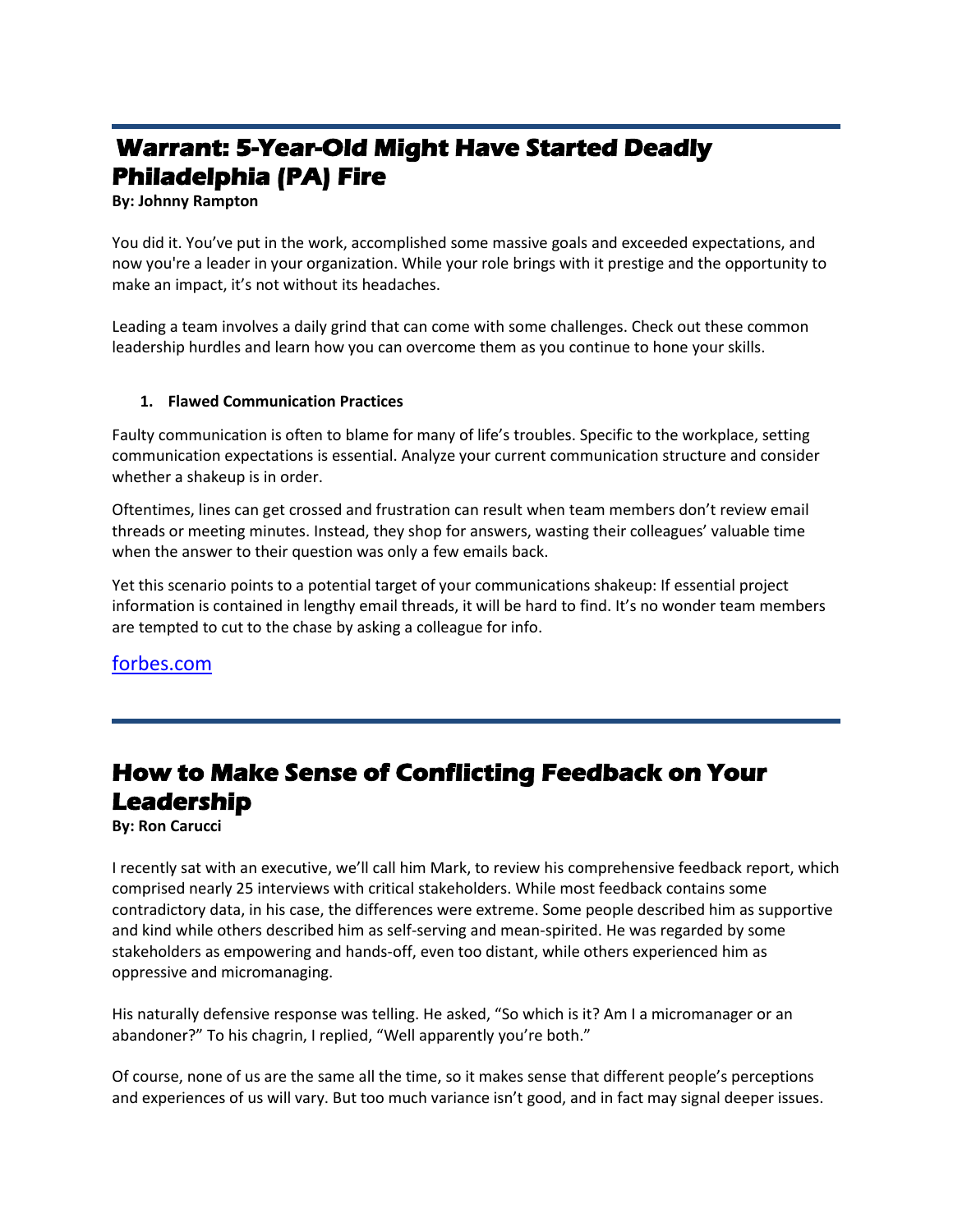The instinct behind his question was to fault the data ("Which is it?") or assume someone's perception was off ("a micromanager or an abandoner?"). His first response ought to have been, "What am I doing to be viewed so differently depending on whom I'm with?"

If you find yourself facing wildly conflicting data, here four ways to interpret and act on it.

#### **Clarify your intentions.**

A substantial gap between intent and impact usually stems from muddled intentions. While Mark is a smart, successful executive with a desire to be effective, there were many situations in which he hadn't clarified what outcome he actually wanted. For example, in one situation, Mark believed he was delegating a high-profile project to one of his direct reports, whom we'll call Diane, to help her stretch. But Diane told me, "All he did was set me up to fail. I wasn't qualified to do it, and he was really just punishing Susan, who he'd initially given it to but took it away when she had questions about the project."

### [hbr.org](https://hbr.org/2022/01/how-to-make-sense-of-conflicting-feedback-on-your-leadership)

## **Chief's Desk Continued**

Our first new Rescue arrived at Fleet on Thursday this week. It's a Ford, so while I wasn't there, I'm pretty sure it arrived on a tow truck  $\circled{1}$  The plan is to have all four units in service by March. Plans are good, I mean they don't always work out, but they're good to establish. Tech Services will install the radios and MDT in one while the other is being striped, and then they'll switch. Fleet will make sure they are good-to-go mechanically, and the Warehouse team, along with Doug, will get them stocked.

We may go to the Board in February seeking approval to order four monitors, one for each Rescue. Unfortunately, as with most things in the supply chain these days, the monitors that we used to receive in a week can now take months. That could create an issue if we wait until we obtain our CON to place the order. If, for some reason, we are not successful in obtaining the CON, the units can be used to begin replacement of seven units that are no longer supported. Either way, we need four monitors.

We have not determined exactly which Rescue will go where. Two of the units are 4x4 and two are 4x2. I am fairly certain that each battalion will get one of each, but I don't know which stations in the battalion will get what. That's an EMS Chief Niemynski and Operations Chief Feddema question.

Speaking of Chief Feddema, I look forward to the day when we are awarded the CON. That's the day I get to move this project from my desk to his  $\circled{c}$  Getting the CON is just the beginning. A tremendous amount of work will need to be completed to bring our EMS transport system on line. I'm confident that he and Niemynski will do a fantastic job…

A number of Staff will be attending the Arizona Fire District Association (AFDA) Conference next week in Tucson. Travel is Wednesday and the conference is scheduled for Thursday and Friday. I'm extremely thankful that they moved the conference out of the smoke-filled casino in Laughlin, to a non-smokefilled casino in our state. I'm just not a fan of casinos, which is why I moved the AFCA President's Forum to the Hassayampa in Prescott next month.